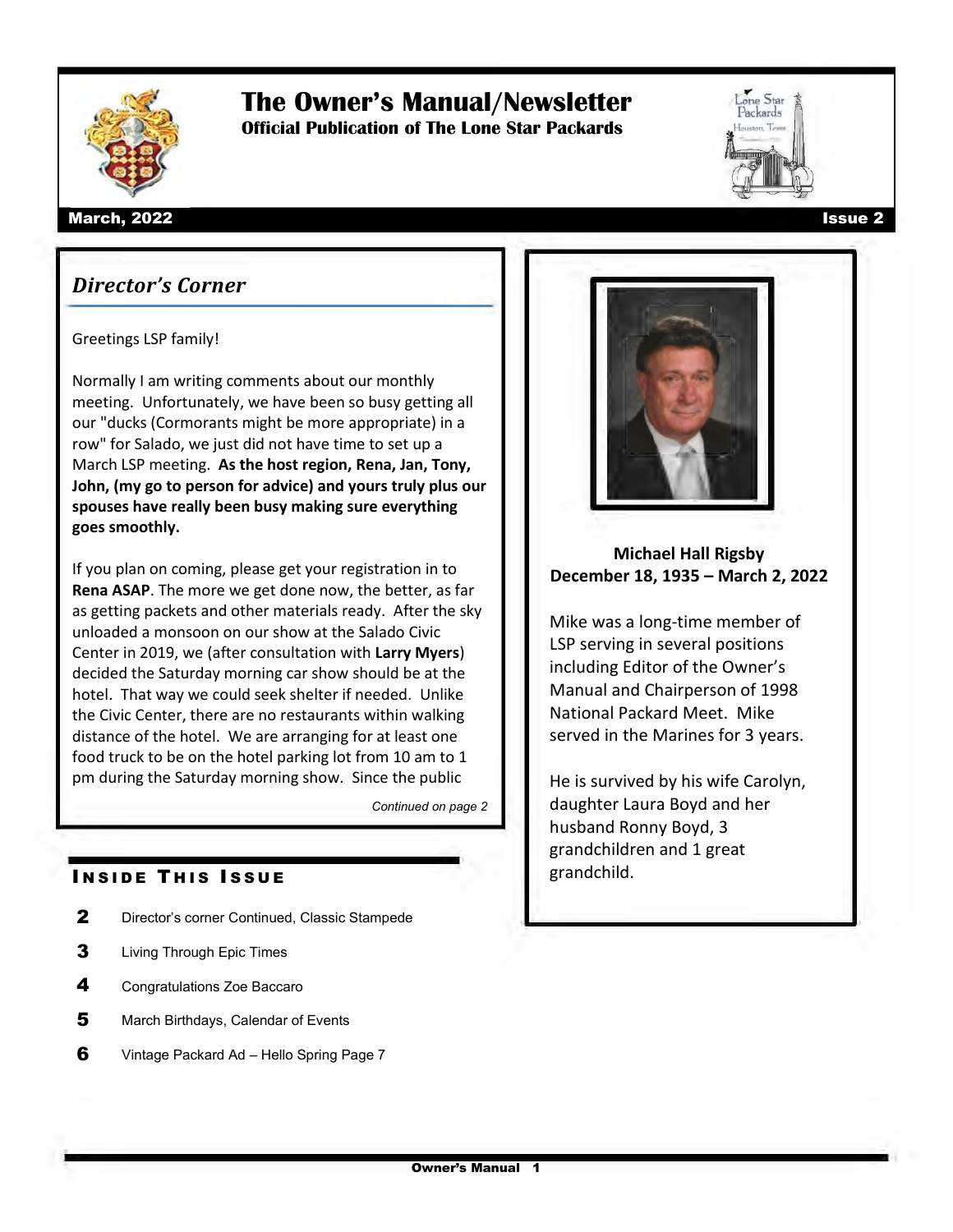#### *continued from page 1*

normally turns out to look at our cars, we might get a second truck just to be sure we have enough.

The Holiday Inn Express earlier this week told me they only had a couple of rooms left. If you do not have a room, there are numerous other options. The Days Inn is on an adjacent property to the Holiday Inn. The Shady Villa (formally the Stagecoach Inn) is just down Interstate 35 towards town. You can also Google lodging in Salado and come up with a list of B and B's and smaller boutique hotels. Another option is to go about 5 miles up the Interstate to Belton or a little further to Temple.

On a personal note, we will be making the trip to Salado in our '55 Thursday morning, 3/31. Would love to caravan with someone so give me a call if you are interested.

Our next regular meeting will be a tour to Bellville on May 21st. The highlight will be getting to watch **Jay** fire up the Stanley Steamer which he has been working on for several years.

Before then, we hope to see you in Salado. If you cannot bring a Packard or stay for the whole event, please drive-up Saturday to view the cars. As of midweek, we had 35 cars and I expect the number to come up significantly.

Following the Texas Packard Meet, we will have a large group of LSP members displaying in the Packard section under the 100-year-old oak trees at the annual **Keels and Wheels Concourse de Elegance**. If you are not displaying, please come out and visit.

Happy Packarding, Tommy

#### FUEL FOR THOUGHT…

Words of comfort, skillfully administered, are the oldest therapy known to man.

RD - January, 1978

### **The 18th Classic Car Stampede Historic Downtown Belleville, Texas**

It was a good day for Packard Club members on Saturday, March 12, 2022 when four of our guys attended this annual event.

Congratulations to **Doug Carlson** who won with his 1963 Studebaker Avanti, **Stephen Morris** with his new (to him) '53 Packard, and **Jay Matthews**, a resident of Belleville, with his Stanley Steamer**. Jack Sartin** went along with Doug as co-pilot.

### **Of the 200 cars entered in this Classic Car Show, all our guys won prizes! Yeah, for them!**



Stephen Morris '53 Packard. It is a great car and a great new addition to the club. I'm sure we will be looking forward to seeing it. Maybe in Salado!

Jay's Stanley Steamer



Sorry no pic of Doug's Avanti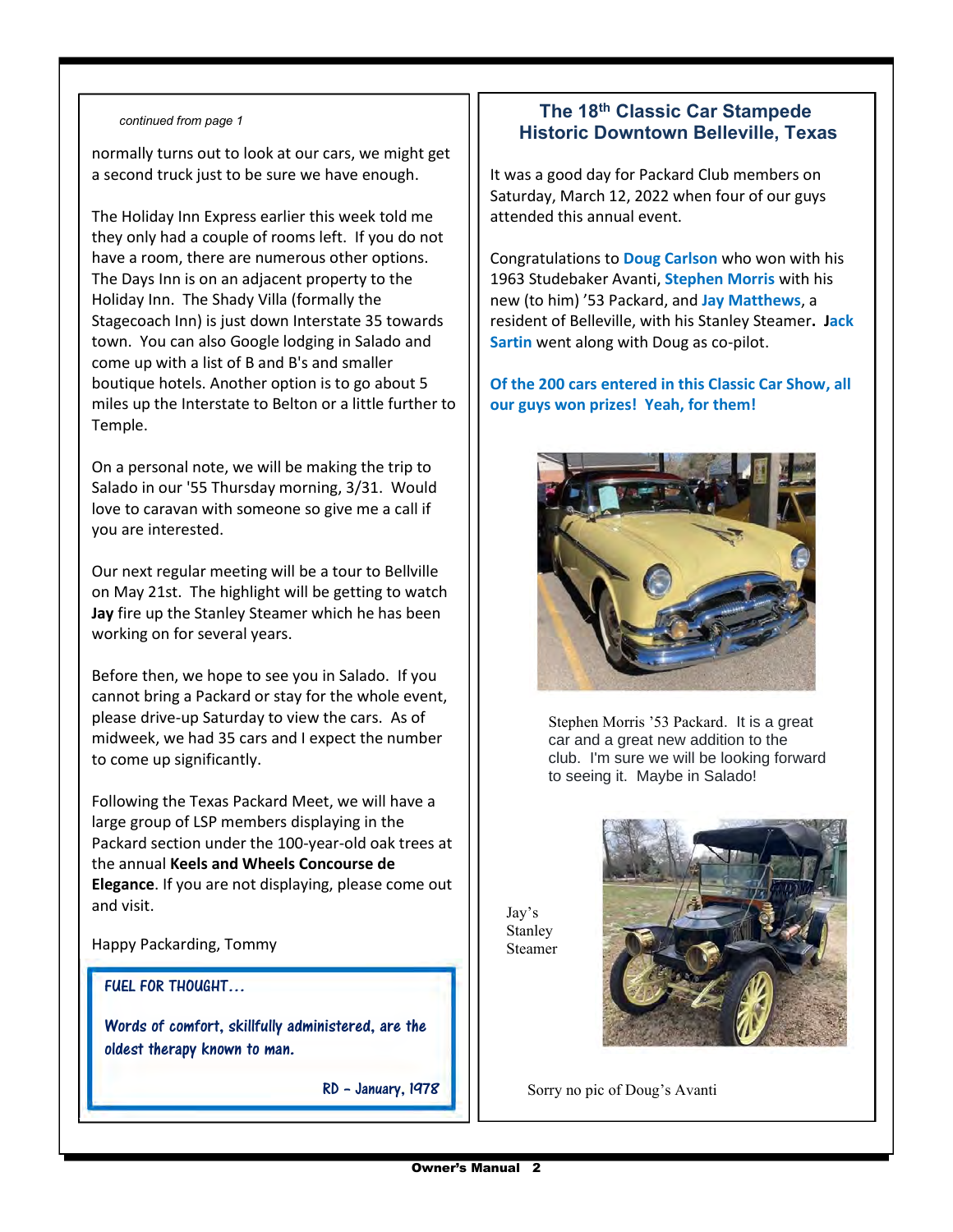# **Living Through Epic Times**

A little less than two years ago, Covid stealthily entered and altered our world. We turned inward, focusing on surviving an unknown enemy. We pushed through, endured, and are thankfully coming out on the other side of an unprecedented experience.

Remembering what our lives were during the height of Covid seems like a dream sequence. But it happened and we lived through it, albeit with hardship, far greater for some than others.

In varying degrees, I watched Houston and all the other cities struggle and wondered whether we would bounce back. There are many signs of resurgence, but then other obsolesces get in our way.

Contrasted against the backdrop of our area and America's rebound is the devastating news coming from Ukraine. As the world rallies in support of the Ukrainian people, we pay witness to countless real time devastation caused by Putin's cruel aggression.

# **Looking Back, Looking Forward**

Where will the world be two weeks from now? Two months? Two years? Are we entering an even more sustained period of hardship and difficulty? It's impossible to say.

But one thing I know for certain: our lives do go on in tandem with what is happening on the global stage. Just as there are weddings, graduations, happy new parents bringing home a baby proceeded during the chaos of Covid and now the Omicron we all are required to move forward.

And how do we do that? Through having connections. The main connection is our faith in our heavenly Father. This connection always gives us courage, strength and hope to move forward.

Also, there is encouragement and comfort with every connection we make with longtime friends and new. I urge you to invest in the relationships you have. Love your family and stay close to friends that will provide you support in the good and the bad times.

From the delight of our children and grandchildren's successes to the sadness we all feel about Ukraine, it's always better when we can share it.

Here's wishing you countless springtime connections to support you during whatever life throws at us next.

*……. Janice Carter*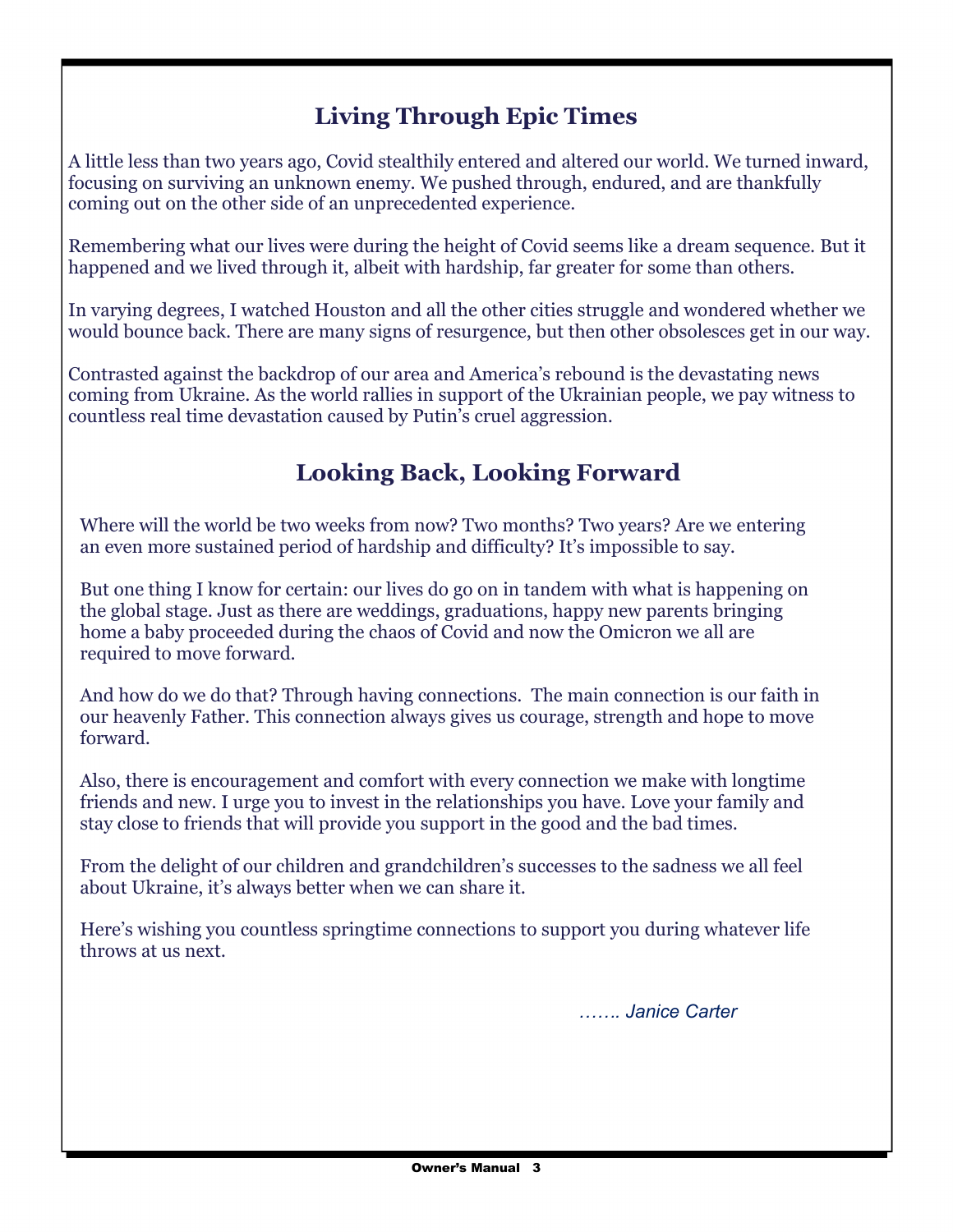# CONGRATULATIONS ZOE BACCARO!

On Sunday, March 13, the Baccaros oldest granddaughter**, Zoe**, participated in the Houston Rodeo and Live Stock Show Student Art Auction.

Her painting of a goat family sold for \$15,000. **Chris and Jamie** attended the auction while the rest of the family watched online. As it went up, they were ecstatic, thinking about the cost of college.

**Chris** called and explained that the art projects are assured a set amount, which is less than what the bidders pay. The rest of the money goes into the Rodeo Scholarship Fund. **Zoe** has applied for one of those, so maybe she will get some more of that \$15,000. **Tommy**  says they could not be prouder if she had brought home \$1,000,000!

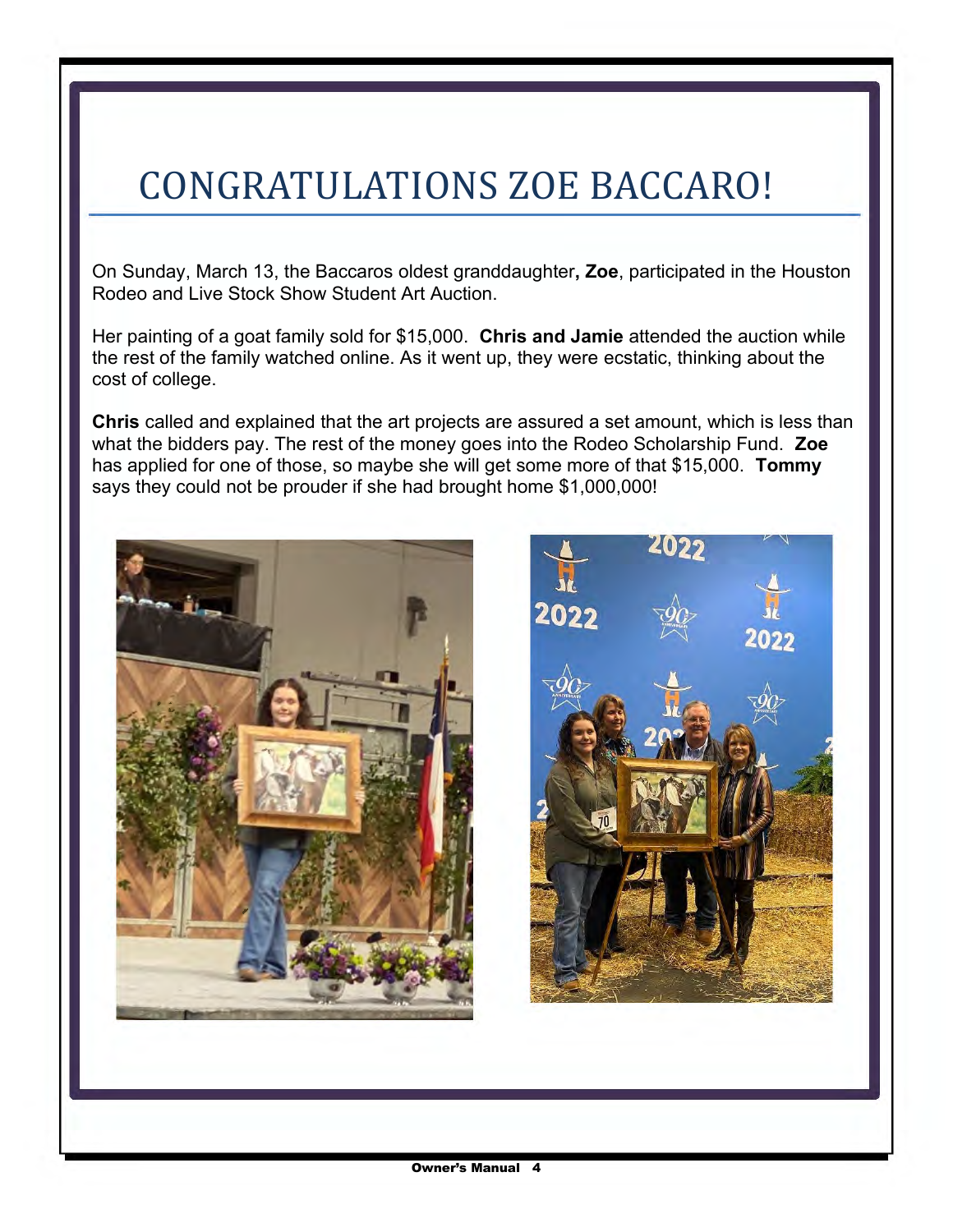



**Christian communities all over Ireland follow the theory of Saint Patrick's Trinity and represent it with a three-leaf shamrock. But finding a four-leaf clover is symbolic to good luck, just remember, finding a four-leaf clover is as tough as finding water in a desert.**

**St. Patrick, patron saint of Ireland. Born in Roman Britain in the late 4th century, he was kidnapped at the age of 16 and taken to Ireland as a slave. He escaped but returned about 432 A.D. to convert the Irish to Christianity. St. Patrick's Day is celebrated annually on March 17, the anniversary of his death in the fifth century. The Irish have observed this day as a religious holiday for over 1,000 years.**

| 2022 Lone Star Packards Calendar of Meetings and Events |  |
|---------------------------------------------------------|--|
|---------------------------------------------------------|--|

| <b>January</b>          | <b>Cancelled due to Covid considerations</b>                                               |
|-------------------------|--------------------------------------------------------------------------------------------|
| <b>February 26</b>      | Lunch @ Pizza Shack-tour of Bob & Gayle Bucher's home and car<br>collection in Willis, TX. |
| <b>March</b>            | No Meeting - Several Members Working on Salado                                             |
| <b>March 31-April 3</b> | <b>Texas Packard Meet - Salado, TX</b>                                                     |
| <b>April</b>            | <b>TBA</b>                                                                                 |
| April 30-May 1          | <b>Keels &amp; Wheels Seabrook, TX</b>                                                     |
| <b>May 21</b>           | <b>Jay &amp; Mary Matthews in Belleville</b>                                               |
| June                    | <b>TBA</b>                                                                                 |
| <b>July 4 - 9</b>       | PAC 55th National Meet in Old Town Alexandria, VA                                          |
| <b>August</b>           | <b>TBA</b>                                                                                 |
| <b>September</b>        | <b>TBA</b>                                                                                 |
| <b>October</b>          | Ed & Mary Fleming in The Heights date to be announced                                      |
| <b>November</b>         | <b>TBA</b>                                                                                 |
| <b>December</b>         | <b>Christmas Party</b>                                                                     |

**If you have an idea for a meeting during 2022, contact our Activities Director, Chris Baccaro**.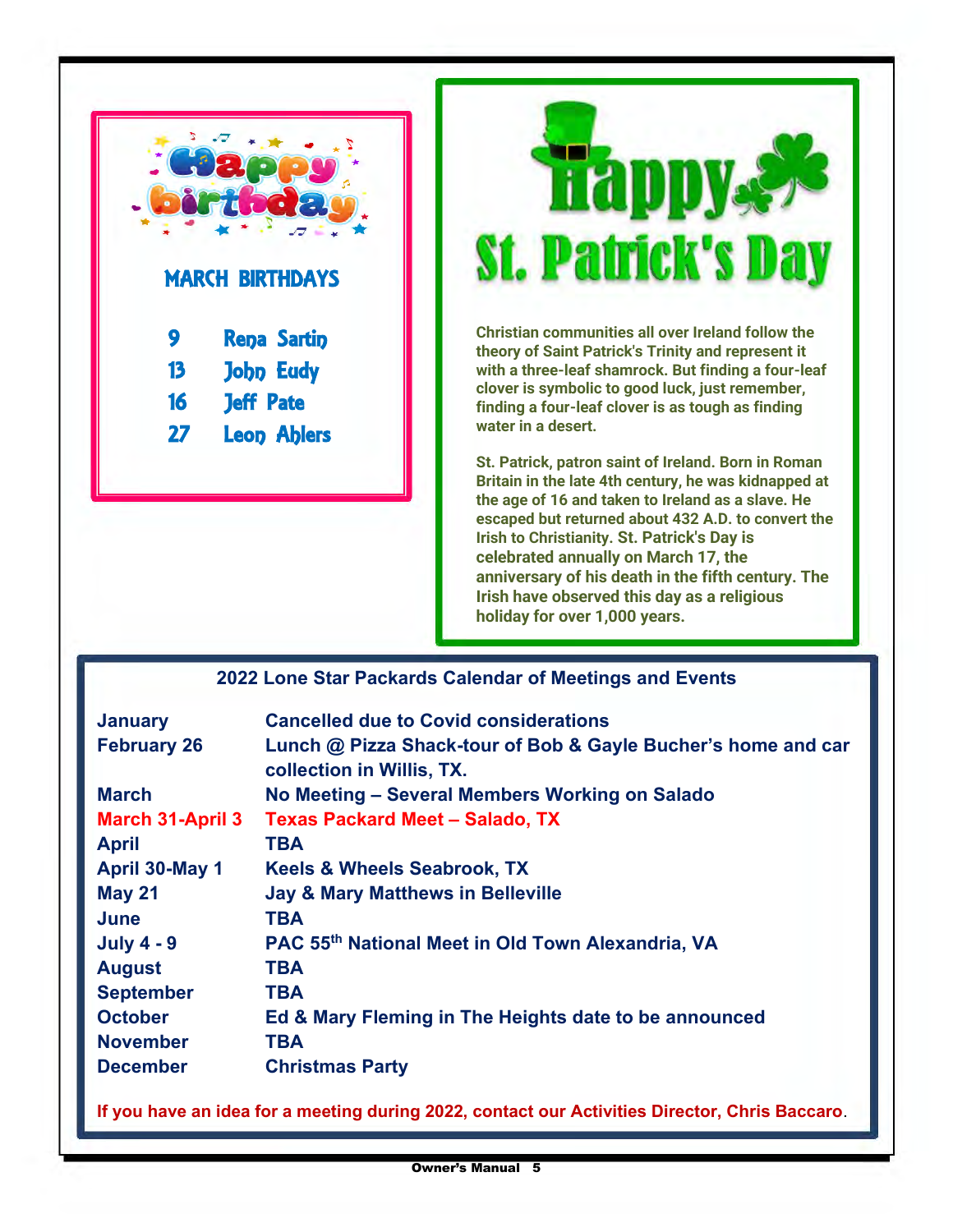# **PACKARD**

#### <sup>A</sup>> **K** r II Ill

The new Packard Twin Six develops bow<br>more than 100 horsepower. Seldom, alm - rc--W pa--- ., - <sup>~</sup>ft ,S,.. .. ft t.lH~ ,w ~!Id,,\_. if eyer, is it necessary to show fully on such faceed in the muiddess, smootly performance of this great, brand new Saper-Packard. % Speed grower than you will ever eved is at your quick command -- spend that is never ishored, speed that always leaves something in reserve. Anoderstica --- in low, second ehigh- is as velvery and noiseless as a minuscr beeze. There has never hom a car, we believe, so swift, so smooth, so silem 5 And

how easily the Twin Six handles! Secretag is closch pedal operation and provides free almost effortless. Gears shift withing a click. Automarie clarels control, available ar the



wheeling resules. Buskes, with vacuum socies, agence with the gentlest of foot persons. § These who, have determ the new Packard Twin Six have finily pentamical is cleared ... Twin Six have finity purnamental it channel's<br>
final name can. They have these judgment mm<br>
only on its brilliant performance low on its<br>
universe bravey, as distinguished licitory, has<br>
samplete and reathd riding can: Dis only on its belliaus performance but are toonly on its ledliam performance but an its<br>majoric beauty, tes distinguished luxury, iae unicatic beauty, its distinguished luxury, ias<br>complete and resulud eiding case. Discritismitteg a<br>
agrees the<br>
self Veret<br>
opmann<br>
and date Twin Six have feasily purnominged it climena's<br>facet numer car. They have these judgment may analyze to include performance loss on the<br>unigentic beauty, tex distinguished licensy, i.e.<br>complete and resultd riding case. Di all Veneype can of sarlier enganeering developnew. 5 You are confully invited to inspect and drive Packatil's newest stid genress cor-

*w* **w** 



Though long gone  $-$  production ceased in 1956  $-$  Packard automobiles are still remembered for their elegance and engineering. In their day, they had a reputation for sumptuous style and fine craftsmanship. And high price.

Beginning in the late 1920s, the Packard Motor Company ran a series of colorful ads in the *Post* that displayed not only the car but the glamorous life associated with it. These innovative ads paid tribute to artists and adventurers or showed consumers in elegant attire in exotic places to emphasize Packard's appeal "for a discriminating clientele." And all Packard ads included the slogan that only a confident manufacturer would make: "Ask the man who owns one."

The slogan first appeared in 1901 —the concept of associating a consumer product with an aspirational lifestyle was groundbreaking at the time and has been the model for many an ad campaign since.